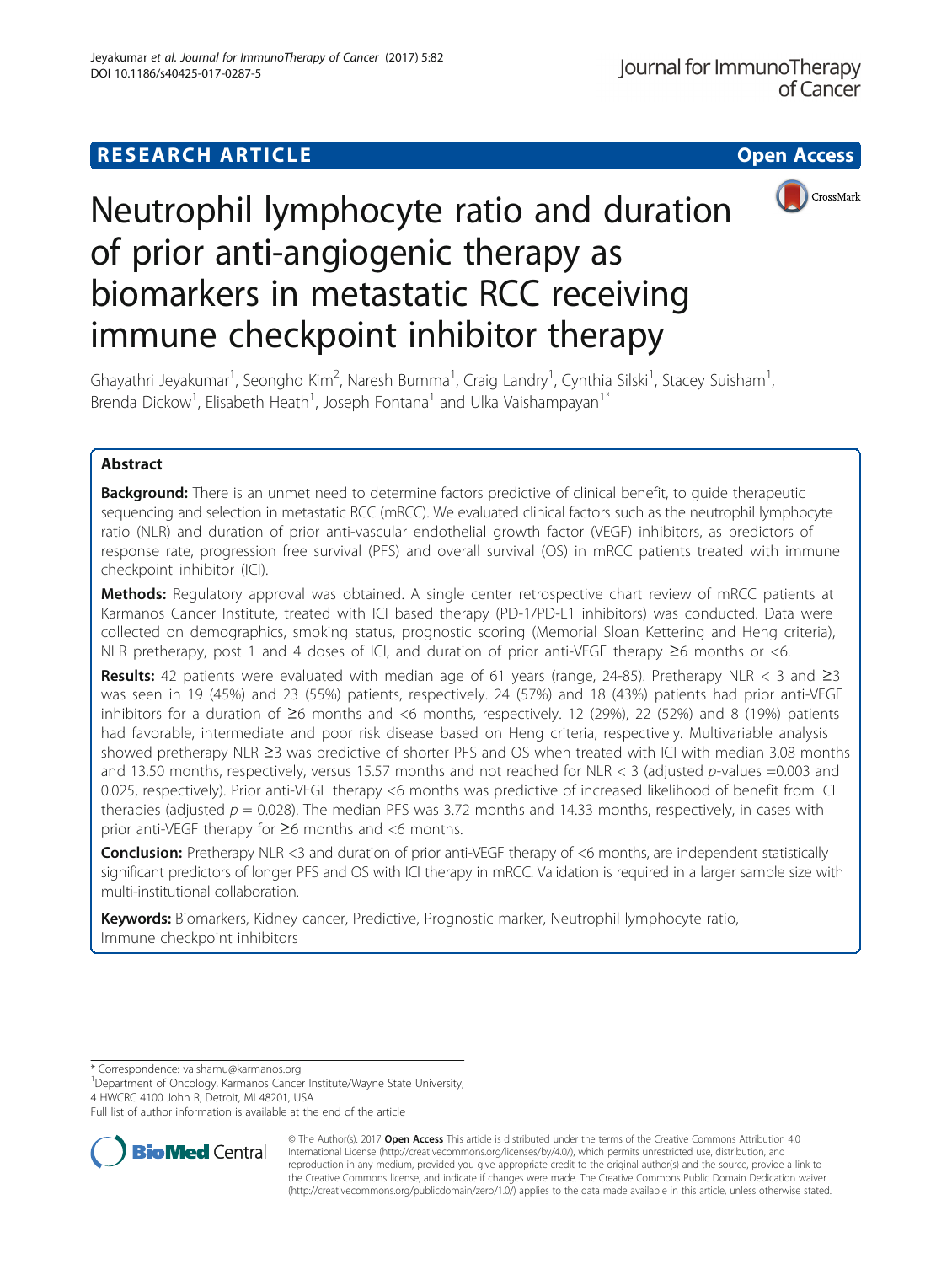## Background

Immune checkpoint inhibitor (ICI) therapy has a unique mechanism of action of restoring T cell mediated immune response by blocking PD-1 and PD L1 interaction [[1\]](#page-7-0). This therapy has recently entered the therapeutic realm of metastatic renal cell cancer (mRCC). Nivolumab was initially evaluated in mRCC and showed a promising overall response rate (ORR) of 27% and progression-free survival (PFS) 56% at 24 weeks [[2\]](#page-7-0). In a phase II trial of 168 patients who were treated with different doses (0.3 mg/kg, 2 mg/kg and 10 mg/kg) ORR were 20%, 22% and 20% respecitvely with median overall survival (OS) of 18.2 mths, 25.5 mths, and 24.7 mths respectively [[1](#page-7-0)]. The trial that led to the FDA approval of nivolumab was a randomized study comparing nivolumab to standard oral everolimus therapy in RCC patents that were pretreated with at least one prior anti-VEGF TKI therapy. The primary endpoint was overall survival (OS). Nivolumab showed a statistically significant improvement in OS over everolimus with median OS of 25 months and 19.6 months respectively in a 821 patient study ( $p = 0.003$ ) [[3\]](#page-7-0). In a parallel randomized trial, cabozantinib demonstrated both progression free survival and OS benefit over everolimus and also received FDA approval [\[4\]](#page-7-0). Besides this two other therapies, axitinib and combination of lenvatinib and everolimus have also demonstrated progression free survival benefit and are approved in mRCC post anti-VEGF TKI therapy. With multiple options of therapy emerging in the second line setting, the sequencing of agents has become a significant challenge [\[5, 6\]](#page-7-0). There is an unmet need for utilization of biomarkers to help guide therapeutic selection in mRCC. This will clearly aid in optimization of existing therapies and prevent exposure to adverse effects of unnecessary therapies with minimal likelihood of clinical benefit. Predictive biomarkers will also help streamline the cost of therapies in RCC.

Memorial Sloan Kettering (MSKCC) and Heng criteria have been widely accepted and are utilized as prognostic models for metastatic renal cell carcinoma [\[7](#page-7-0)–[9](#page-7-0)]. The former was reported in the setting of interferon therapy and the latter in the anti-VEGF therapy era. Although some factors such as time interval from nephrectomy to metastatic disease, hemoglobin, LDH, performance status and corrected calcium, are common to both, the Heng criteria added the inclusion of neutrophilia and thrombocytosis that portend a worse prognosis. With the approval of ICI therapy in mRCC and the availability of multiple other systemic therapy choices, there is an unmet need for updates to the prognostic characteristics. In mRCC, the search for predictive markers to guide therapeutic selection has been disappointing to date. Multiple studies report no association of predictive biomarkers that have been evaluated in conjunction with sunitinib, pazopanib and everolimus therapies. For cabozantinib therapy cMET expression was evaluated and did not result in predictive impact [\[4\]](#page-7-0).

Cancer-related inflammation has been reported to be a marker of poor prognosis [[10\]](#page-7-0). Systemic inflammatory markers such as C-reactive protein have been used to make prognostic determinations of clinical outcome in different types of cancers. There are prior studies on neutrophil lymphocyte ratio (NLR) as a predictive marker in mRCC. Baum et al. [[11](#page-7-0)] described that a NLR ≥4 was likely to be associated with a shorter OS as compared to patients with NLR <4. Other publications have shown better prognosis with lower NLR in the setting of therapies such as cytokines like interleukin-2 and anti-VEGF therapy such as sunitinib [[12](#page-7-0)]. Hu et al. performed a meta-analysis to understand the prognostic value of NLR in RCC [[10\]](#page-7-0). The study demonstrated that higher NLR is likely to be associated with shorter OS. A NLR cutoff of 3 was determined by conducting this meta-analysis combining data from 15 cohorts that showed increased risk of death (HR of 1.82;95% CI, 1.51 to 2.19) in mRCC cases with NLR  $\geq$ 3.

We evaluated the potential role of clinical factors such as NLR and duration of benefit from prior anti-vascular endothelial growth factor (VEGF) inhibitors, as predictors of response rates, progression free survival (PFS) and overall survival (OS) in mRCC patients treated with immune checkpoint inhibitor(ICI). Other known prognostic clinical factors were also assessed, including prognostic scoring by MSKCC (Memorial Sloan Kettering) [[9\]](#page-7-0) and Heng criteria [\[7](#page-7-0), [8](#page-7-0)] In addition race and age were evaluated to determine the role of these factors in the context of ICI therapy.

The primary objective of this study was to evaluate if NLR and response to duration of prior anti-VEGF therapy are predictors of clinical outcomes with ICI therapy in mRCC.

#### Methods

This study was a retrospective chart review of patients who received or receiving PD-1 or PD-L1 inhibitor at Karmanos Cancer Institute(KCI). Regulatory approval was obtained from Wayne State University IRB. A retrospective chart review of mRCC patients at KCI, treated with any ICI therapy (PD-1/PD-L1 inhibitors) was conducted. Best response at any time during the therapy was collected.

The duration of anti-VEGF inhibitors was used as an objective surrogate reflecting response/efficacy with this therapy. If patients had received >1 prior anti-VEGF inhibitor, then the longest duration of each anti-VEGF inhibitor was utilized for coding. Data were collected on demographics, prognostic scoring (MSKCC and Heng), NLR pretherapy, and post 1 and 4 doses of ICI, duration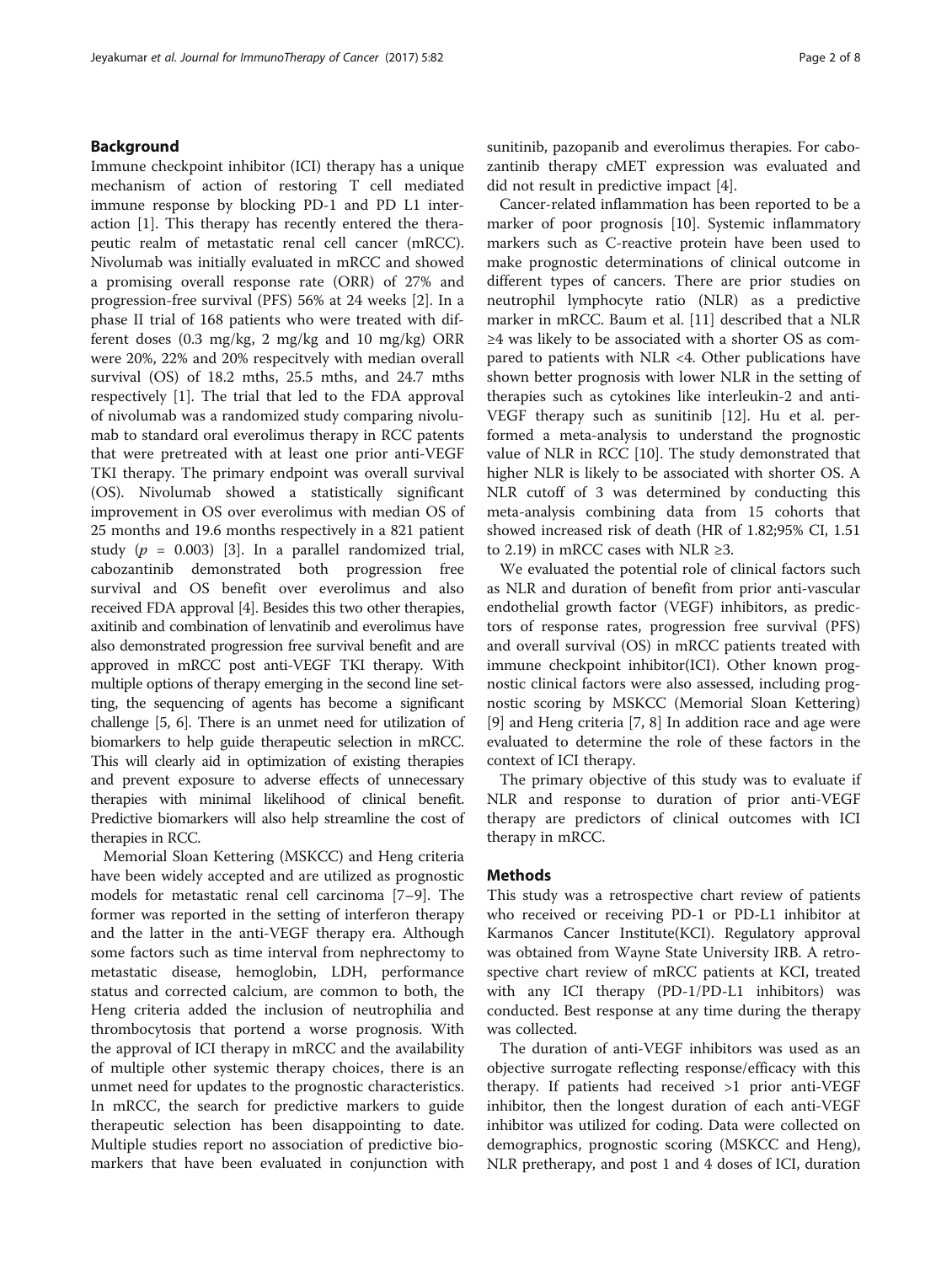of prior anti- VEGF therapy ≥6 months or less (as a surrogate for clinical benefit).

## Statistical methods

Baseline patient characteristics were summarized using count and percentage for categorical variables and median and range for continuous variables. Patient baseline characteristics were further compared between two groups (Pretherapy NLR <3 vs. Pretherapy NLR  $\geq 3$ ). Kruskal-Wallis tests were used to compare two groups for continuous variables and Chi-squared or Fisher's exact tests for categorical variables. Progression-free survival (PFS) was calculated as the time from the date of PD1/PDL1 treatment to the date of progression or death from any cause. Patients who were alive without progression were considered censored at the date of last observation. Overall survival (OS) was calculated as the time from the date of PD1/PDL1 treatment to death from any cause. Patients who were alive were considered censored at the date of last observation. Kaplan-Meier estimates were used to summarize the distribution of PFS and OS. Univariable logistic regression models were fit to assess associations between the response of PD1/ PDL1 (to progression disease and non-response with complete response and partial response and stable disease as a reference) and three prior chosen predictors (Heng prognostic score of favorable versus intermediate and poor risk, duration of prior anti-VEGF inhibitors with a cutoff of 6 months, and pretherapy NLR). Univariable cox proportional hazards regression models were fit to assess associations between three prior chosen predictors and survival benefit (PFS and OS). Multivariable logistic and Cox proportional hazards regression models were further fit to assess associations with the prior chosen covariates. The proportional hazard assumption was evaluated using Shoenfeld residuals and no violation was found. The median follow-up times were estimated using the reverse Kaplan-Meier method.

## Results

## Baseline characteristics

Forty-two patients were evaluated with median age of sixty-one years (range, 24-85). Nine patients (21%) were African American (AA), three (7%) were of Asian descent. Twenty-one patients (50%) were smokers. 33 (79%) of 42 patients were clear cell histology, 5 (12%) were papillary, 3 (7%) were sarcomatoid and 1 (2%) had medullary carcinoma. NLR median was 2.75 (range, 0.3- 13.5). Pretherapy NLR < 3 and  $\geq$ 3 was seen in nineteen (45%) and twenty-three (55%) patients respectively. Twenty-four (57%) and eighteen (43%) patients had prior anti-VEGF inhibitors for a duration of ≥6 months and <6 months, respectively. Twelve (29%), twenty-two (52%) and nine (8%) patients had favorable, intermediate and poor risk disease based on Heng criteria. Sixteen (38%) patients had bone metastases. Twenty- nine (69%) patients had received ≤1 prior therapy and thirteen (31%) had >1 prior therapy. Thirty-three patients (79%) received nivolumab. There was one patient that received a combination of PD1 and CTLA-4 inhibition (nivolumab and ipilimumab). There were eight patients treated with other ICI such as atezolizumab, pembrolizumab and avelumab (Table [1\)](#page-3-0).

#### NLR

NLR was evaluated at three distinct time points; pretherapy, after 1st dose and after 4th dose via univariable and multivariable analyses. Univariable response rate was evaluated (NLR  $\geq$ 3 vs. <3, <3 as reference category), and showed that patients with NLR ≥3 had a lower likelihood of response(response rate [RR]: 52% vs. 74%) compared to those with NLR <3 for pretherapy NLR, after 1st dose and after 4th dose (pretherapy: OR 2.57, 95% CI, 0.72 to 10.16;  $p = 0.158$ ; after 1st dose: OR 2.75; 95% CI, 1.24 to 5.17; p = 0.15; after 4th dose: OR [2](#page-4-0).33; 95% CI, 1.39 to 6.57;  $p = 0.286$ ; Table 2 and Additional file [1:](#page-6-0) Table S1).

For NLR pretherapy, after 1st dose and after 4th dose (NLR ≥3 vs. <3, <3 as reference category), univariable PFS analyses showed that patients with NLR ≥3 have a higher risk of progression than those with NLR <3 (pretherapy: HR, 2.670; 95% CI, 1.34 to 5.31;  $p = 0.004$ ; after 1st dose: HR, 2.532; 95% CI, 1.24 to 5.17;  $p = 0.009$ ; after 4th dose: HR, 3.017; 95% CI, 1.39 to 6.57;  $p = 0.004$ ; Table [2](#page-4-0) and Additional file [1:](#page-6-0) Table S1).

Multivariable PFS analyses showed that patients with pretherapy NLR ≥3 have 2.937 higher risk of progression than those with NLR <3 (HR, 2.937; 95% CI,1.44 to5.97;  $p = 0.003$ ). Similarly, univariable OS analyses showed that patients with NLR  $\geq$ 3 have a higher risk of death than those with NLR  $<$ 3 (pretherapy: HR,3.977; 95% CI, 1.23 to 12.89;  $p = 0.014$ ; after 1st dose: HR,4.856; 95% CI, 1.31 to 18.01;  $p = 0.008$ ; after 4th dose: HR,12.935; 95% CI, 1.64 to 101.94;  $p = 0.001$ ; Table [2](#page-4-0) and Additional file [1](#page-6-0): Table S1). Pretherapy NLR <3 demonstrated a longer PFS and OS as compared to  $NLR \geq$ 3 (median PFS: 15.57 vs. 3.08 months; p = 0.004; median OS: not reached vs.  $13.50$  months,  $p = 0.01$ ) (Figs. [1](#page-4-0) and [2](#page-5-0)). The duration of therapy in the groups is depicted as a swimmers plot [Fig. [3](#page-5-0)].

### Prior anti-Vegf therapy

The duration of prior anti-VEGF therapy was considered to be an adequate surrogate for clinical benefit with prior therapy. The cutoff of 6 months was chosen as an adequate time period to establish tolerability and clinical benefit with anti-VEGF therapy. Univariable PFS and OS analyses showed that patients with ≥6 months of anti-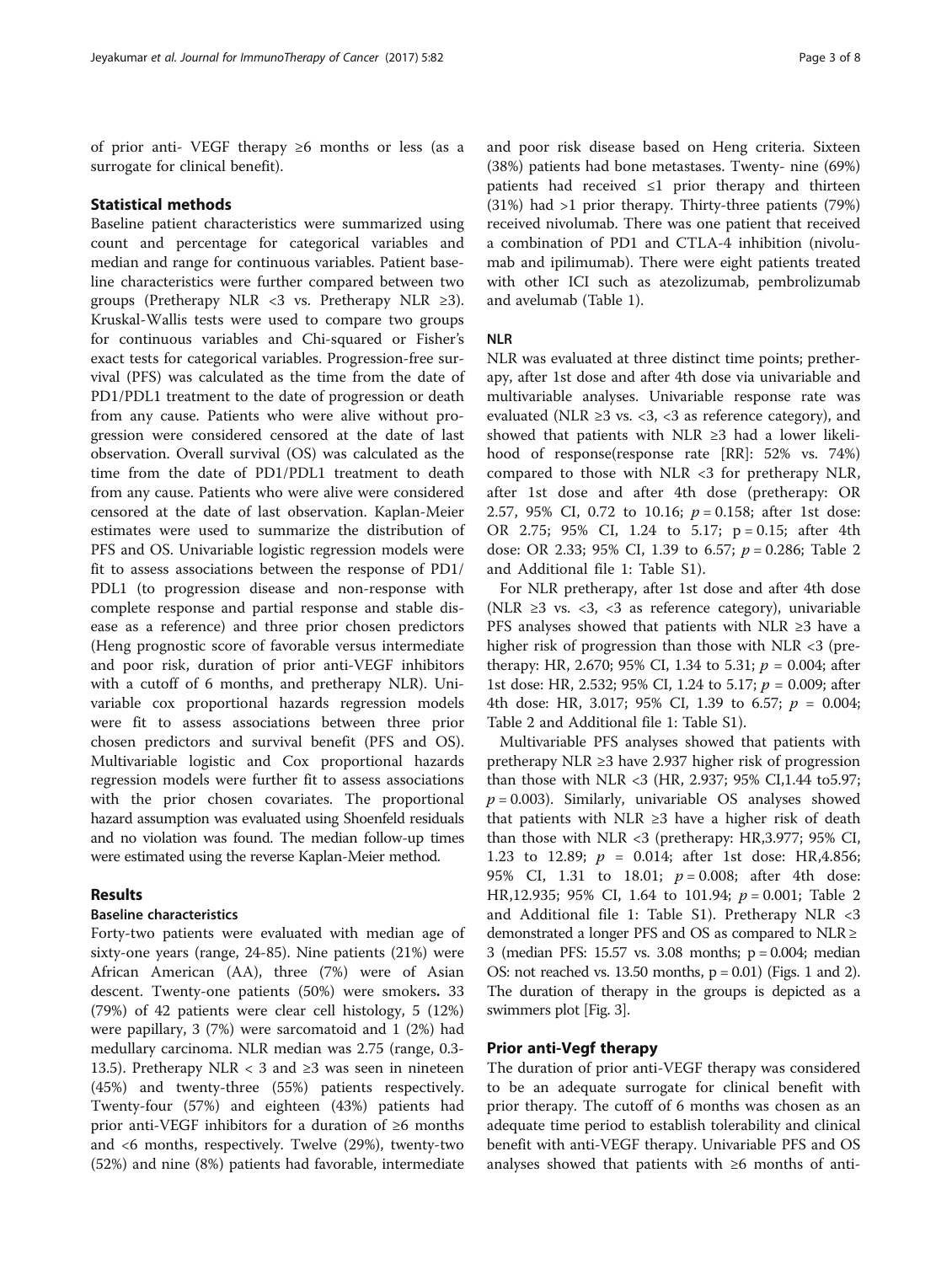<span id="page-3-0"></span>Table 1 Baseline Characteristics

|                                                   | Pre NLR $<$ 3<br>$(N = 19)$ | Pre NLR $\geq$ 3<br>$(N = 23)$ | All $(N = 42)$ | <i>p</i> -value |
|---------------------------------------------------|-----------------------------|--------------------------------|----------------|-----------------|
| Median, Age – median (range)                      | $61(45-85)$                 | 61 (24-82)                     | 61 (24-85)     | 0.859           |
| Race- no. (%)                                     |                             |                                |                | 0.339           |
| Caucasian                                         | 14 (74)                     | 16 (70)                        | 30 (71)        |                 |
| African-American                                  | 5(26)                       | 4(17)                          | 9(21)          |                 |
| Asian                                             | 0(0)                        | 3(13)                          | 3(7)           |                 |
| Histology– no. (%)                                |                             |                                |                | 0.330           |
| Clear Cell                                        | 17 (89)                     | 16(70)                         | 33 (79)        |                 |
| Non-Clear cell                                    | 2(11)                       | 9(30)                          | 9(21)          |                 |
| Smoking Status- no. (%)                           |                             |                                |                | >0.99           |
| No                                                | 10(53)                      | 11 (48)                        | 21 (50)        |                 |
| Yes                                               | 9(47)                       | 12 (52)                        | 21 (50)        |                 |
| Number of Prior anti-VEGF<br>Therapies- no. (%)   |                             |                                |                | 0.093           |
| $\leq$ 1                                          | 16 (84)                     | 13 (57)                        | 29 (69)        |                 |
| >1                                                | 3(16)                       | 10(43)                         | 13 (31)        |                 |
| Duration of prior anti-VEGF<br>Therapies- no. (%) |                             |                                |                | >0.99           |
| < 6 Months                                        | 8(42)                       | 10(43)                         | 18 (43)        |                 |
| $\geq 6$ Months                                   | 11 (58)                     | 13 (57)                        | 24 (57)        |                 |
| NLR at Day 15- no. (%)                            |                             |                                |                | < 0.001         |
| $<$ 3                                             | 15 (79)                     | 2(9)                           | 17 (40)        |                 |
| $\geq$ 3                                          | 4 (21)                      | 20 (87)                        | 24 (57)        |                 |
| NLR at Cycle 3– no. (%) <sup>a</sup>              |                             |                                |                | 0.001           |
| $<$ 3                                             | 13 (68)                     | 3(13)                          | 16 (38)        |                 |
| $\geq$ 3                                          | 4(21)                       | 16(70)                         | 20 (48)        |                 |
| Types of anti-VEGF Therapies -<br>no. (%)         |                             |                                |                |                 |
| Pazopanib                                         | 10(34)                      | 10(77)                         | 20 (48)        | 0.019           |
| Sunitinib                                         | 6(21)                       | 9(69)                          | 15 (36)        | 0.005           |
| Axitinib                                          | 0(0)                        | 9(69)                          | 9(21)          | < 0.001         |
| Sorafenib                                         | 0(0)                        | 6(46)                          | 6 (14)         | < 0.001         |
| Bevacizumab                                       | 2(7)                        | 5 (38)                         | 7(17)          | 0.021           |
| Everolimus                                        | 2(7)                        | 5(38)                          | 7 (17)         | 0.021           |
| IL2                                               | 10(34)                      | 10(77)                         | 20 (48)        | 0.019           |
| Histology – no. (%)                               |                             |                                |                | 0.330           |
| Clear                                             | 17 (89)                     | 16 (70)                        | 33 (79)        |                 |
| Clear Cell W/ Sarcamatoid<br>Features             | 0(0)                        | 3(13)                          | 3(7)           |                 |
| Clear Cell W/ Papillary<br>Features               | 2(1)                        | 3 (13)                         | 5(12)          |                 |
| Medullary                                         | 0(0)                        | 1(4)                           | 1(2)           |                 |
| Heng Prognostic Score-<br>no. (%)                 |                             |                                |                | 0.509           |
| Low                                               | 4(21)                       | 8(35)                          | 12 (29)        |                 |
| Intermediate                                      | 10(53)                      | 12 (52)                        | 22 (52)        |                 |
| High                                              | 5(26)                       | 3(13)                          | 8(19)          |                 |
| <b>MSKCC Prognostic Score-</b><br>no. (%)         |                             |                                |                | 0.317           |
| Low                                               | 4 (21)                      | 9(39)                          | 13 (31)        |                 |

Table 1 Baseline Characteristics (Continued)

| $(N = 19)$ | $(N = 23)$                                             |         |                                                  |
|------------|--------------------------------------------------------|---------|--------------------------------------------------|
| 15 (79)    | 14(61)                                                 | 29 (69) |                                                  |
|            |                                                        |         | 0.220                                            |
| 19 (66)    | 10(77)                                                 | 29 (69) |                                                  |
| 0(0)       | 1(8)                                                   | 1(2)    |                                                  |
| 1(3)       | 2 (15)                                                 | 3(7)    |                                                  |
| 1(3)       | 0(0)                                                   | 1(2)    |                                                  |
| 0(0)       | 0(0)                                                   | 0(0)    |                                                  |
| 1(3)       | 0(0)                                                   | 1(2)    |                                                  |
| 5(17)      | 0(0)                                                   | 5(12)   |                                                  |
| 2(7)       | 0(0)                                                   | 2(5)    |                                                  |
|            | $\partial$ Data are not available for $\zeta$ nationts |         | Pre NLR < 3 Pre NLR $\ge$ 3 All (N = 42) p-value |

<sup>a</sup>Data are not available for 6 patients

VEGF therapy have a significantly higher risk of progression and a marginally higher risk of death than those with anti-VEGF therapy duration of <6 months (PFS: HR, 2.015; 95% CI, 1.05 to 3.88; p = 0.048; OS: HR, 2.869; 95% CI, 0.90 to 9.14;  $p = 0.063$ ). This factor remained a statistically significant predictor of outcome in the multivariable PFS analysis(HR, 2.288; 95% CI, 1.09 to 4.79;  $p = 0.028$ ) and marginally significant in the multivariable OS analysis (HR, 2.913; 95% CI, 0.90 to 9.39;  $p = 0.073$ ). Univariable analysis was done on response rate correlating with duration of anti-VEGF therapy and patients with duration ≥6 months of anti-VEGF therapy showed a decreased likelihood of response to ICI therapy (OR 2.200, 95%CI 0.61 to 8.68, p-value 0.237) (Table [2\)](#page-4-0).

We also evaluated effect of response to prior anti-VEGF therapy in patients who were on multiple anti-VEGF therapies. We found that those with >1 anti-VEGF therapy tended to have a higher risk of progression on ICI therapy, but the p-value was not statistically significant (HR, 1.668; 95% CI, 0.83 to 3.37;  $p = 0.167$ ), and to have a significantly higher risk of death than those with ≤1 prior anti-VEGF therapy (HR, 3.424; 95% CI, 1.23 to 9.57;  $p = 0.021$ ) based on univariable analysis (Additional file [1](#page-6-0): Table S1).

The patients with duration of prior anti-VEGF therapy <6 months or lack of clinical benefit with anti-VEGF therapy, were more likely to benefit from ICI therapy compared to those receiving therapy for ≥6 months (median PFS: 14.33 and 3.72 months for <6 and ≥6 months, respectively;  $p = 0.048$ ) (Table [2,](#page-4-0) Figs. [1](#page-4-0) and [2](#page-5-0), Additional file [1](#page-6-0): Figure S1).

#### Race

Univariable analyses for PFS and OS showed that non-Caucasians (9 African American, 2 Middle Eastern and 1 Asian) had a higher risk of progression and death compared to Caucasians (PFS: HR, 3.362; 95% CI, 1.55 to 7.31;  $p = 0.004$ ; OS: HR, 8.666; 95% CI, 2.87 to 26.16;  $p < 0.001$ ) (Additional file [1](#page-6-0): Table S1).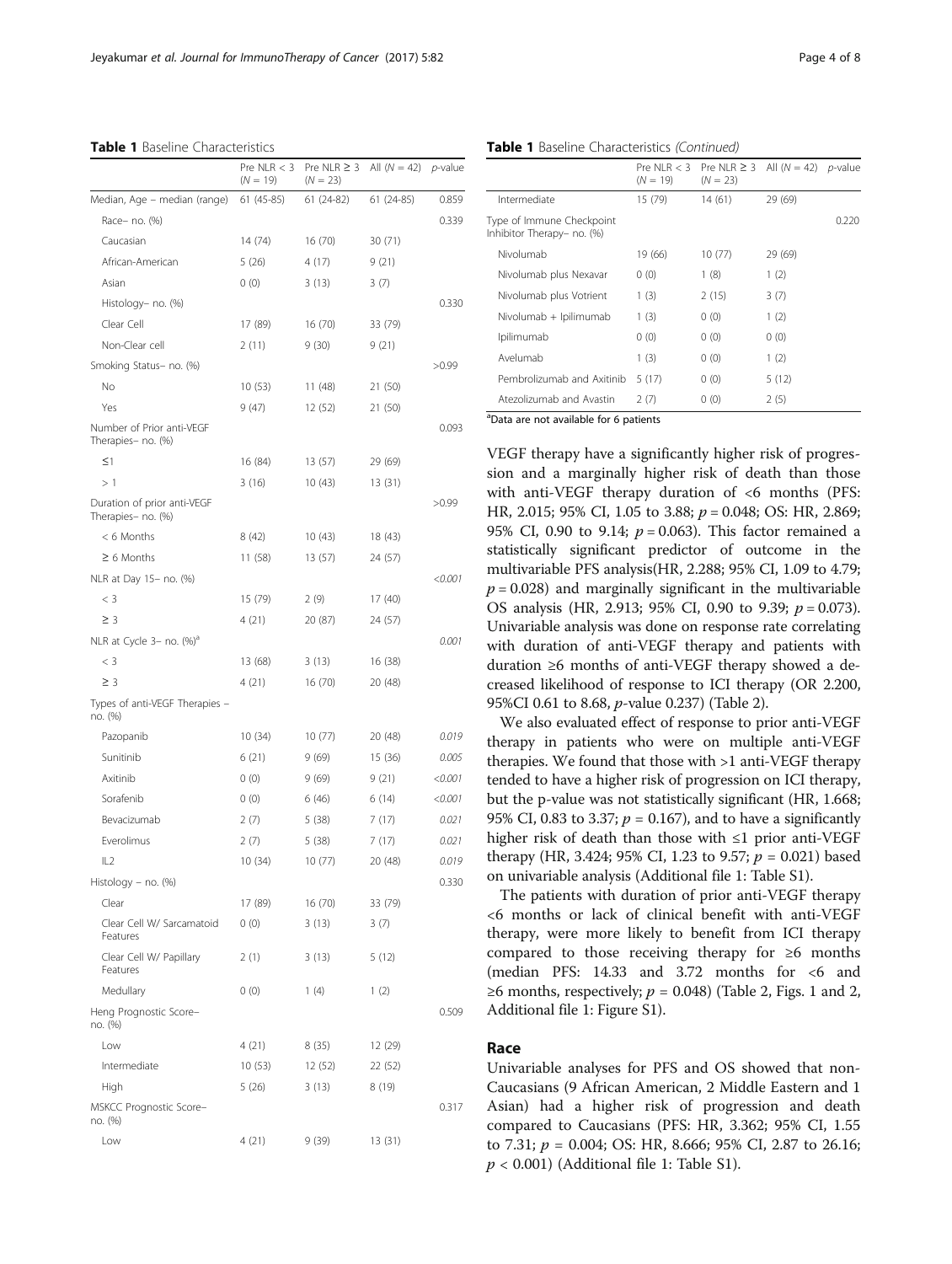<span id="page-4-0"></span>Table 2 Univariable and multivariable logistic and Cox regression analyses of risk factors associated with RR, PFS, and OS

|                       | $RR^*$                                |         |                         |         | $PFS$ #                 |         |                         | OS <sup>5</sup> |                          |         |                         |         |
|-----------------------|---------------------------------------|---------|-------------------------|---------|-------------------------|---------|-------------------------|-----------------|--------------------------|---------|-------------------------|---------|
|                       | Univariable analysis                  |         | Multivariable analysis  |         | Univariable analysis    |         | Multivariable analysis  |                 | Univariable analysis     |         | Multivariable analysis  |         |
|                       | OR (95% CI)                           | p-value | OR (95% CI)             | p-value | HR (95% CI)             | p-value | HR (95% CI)             | p-value         | HR (95% CI)              | p-value | HR (95% CI)             | p-value |
| Heng Prognostic Score |                                       |         |                         |         |                         |         |                         |                 |                          |         |                         |         |
| Low                   | Reference                             |         | Reference               |         | Reference               |         | Reference               |                 | Reference                |         | Reference               |         |
| $Int/High^{\wedge}$   | 0.500<br>(0.124, 1.973)               | 0.319   | 0.553<br>(0.130, 2.322) | 0.414   | 0.779<br>(0.379, 1.6)   | 0.496   | 0.892<br>(0.433, 1.837) | 0.757           | 0.514<br>(0.182, 1.451)  | 0.201   | 0.559<br>(0.197, 1.585) | 0.274   |
|                       | Duration of prior anti-VEGF Therapies |         |                         |         |                         |         |                         |                 |                          |         |                         |         |
| $< 6$ Months          | Reference                             |         | Reference               |         | Reference               |         | Reference               |                 | Reference                |         | Reference               |         |
| $\geq 6$ Months       | 2.200<br>(0.613, 8.678)               | 0.237   | 2.362<br>(0.627, 9.979) | 0.216   | 2.015<br>(1.046, 3.883) | 0.048   | 2.288<br>(1.094, 4.785) | 0.028           | 2.869<br>(0.9, 9.141)    | 0.063   | 2.913<br>(0.904, 9.388) | 0.073   |
| Pretherapy NLR        |                                       |         |                         |         |                         |         |                         |                 |                          |         |                         |         |
| $<$ 3                 | Reference                             |         | Reference               |         | Reference               |         | Reference               |                 | Reference                |         | Reference               |         |
| $\geq$ 3              | 2.567<br>(0.717, 10.16)               | 0.158   | 2.538<br>(0.674, 10.57) | 0.178   | 2.67<br>(1.343, 5.308)  | 0.004   | 2.937<br>(1.444, 5.972) | 0.003           | 3.977<br>(1.227, 12.889) | 0.014   | 4.01<br>(1.189, 13.524) | 0.025   |

 $^\wedge$ , Intermediate and high;  $^*$ , PD1/PDL1 response rate to progression disease and non-response;  $^*$ , progression-free survival;  $^{\mathsf{S}},$  overall survival

Univariable analyses for RR showed that non-Caucasians had a significantly decreased response rate to ICI therapy (RR: 25% vs. 77%) than Caucasians (OR 9.857, 95% CI 2.27 to 54.83, p = 0.004) (Additional file [1](#page-6-0): Table S1).

#### Smoking

Smoking status was not found to be significant in affecting either PFS or OS. Univariable smoking status (yes vs. no, no as reference category) for PFS is HR 1.510 (95% CI, 0.78 to 2.92;  $p = 0.221$  and for OS HR 1.305 (95%) CI, 0.47 to 3.6;  $p = 0.608$ ). Univariable analysis of response rate showed an OR of 2.273 (95% CI 0.65 to 8.54,  $p = 0.208$ ) (Additional file [1:](#page-6-0) Table S1).

### Other prognostic assessment

Heng prognostic scoring was also assessed and is categorized it into favorable, intermediate and high categories, however for statistical purposes intermediate and high were combined. Univariable PFS and OS analyses showed intermediate/high vs. low with HR 0.779(95% CI, 0.38 to 1.6) and HR 0.514(95% CI, 0.18 to 1.45) with the p-value of 0.496 for PFS and 0.201 for OS (Table 2). The response rate was evaluated using univariable analysis and showed an OR 0.500 (95% CI 0.124 to 1.973,  $p = 0.319$ ).

MSKCC prognostic scoring was also evaluated and patients were subdivided into low, intermediate and high, however, there were no patients in high-risk category (low as reference category). With univariable analysis, the intermediate versus low risk had a HR of 0.764(95% CI, 0.38 to 1.55;  $p = 0.462$ ) for PFS and HR of 0.428(95% CI, 0.15 to 1.19;  $p = 0.111$ ) for OS. The response rate was analyzed with univariable analysis and showed an OR 0.614 (95% CI 0.16 to 2.37,

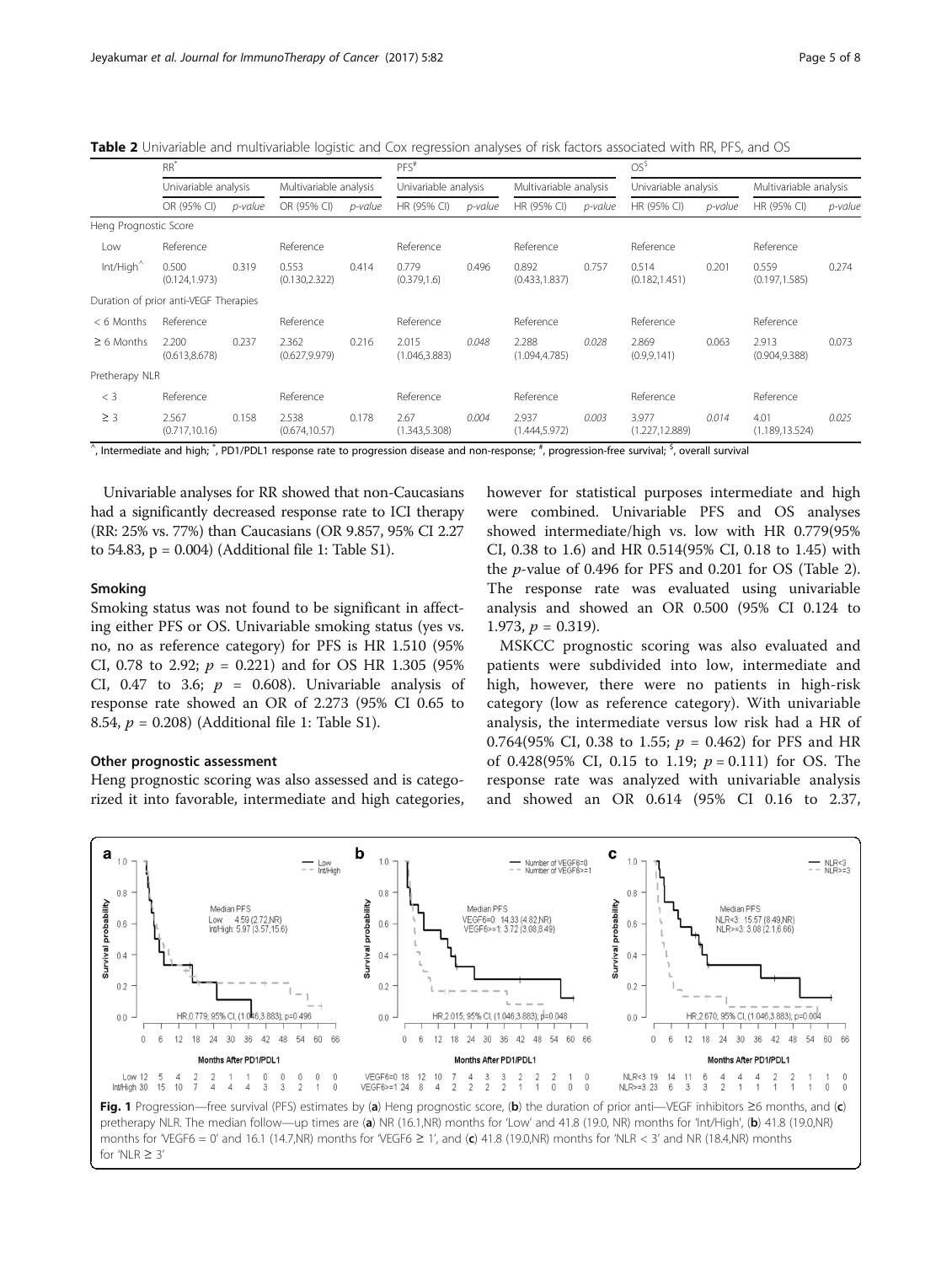<span id="page-5-0"></span>

 $p = 0.473$ ) (Additional file [1:](#page-6-0) Figure S1, Tables S2, S3, S4 and S5). The *p*-values did not reach statistical significance for prediction of clinical outcomes with ICI therapy within the Heng or MSKCC prognostic categories.

## **Discussion**

Therapy with ICI is rapidly establishing efficacy, not only in RCC but also in various other tumor types such as urothelial, lung, Merkel cell cancers and melanoma. Finding a simple universally applicable predictor of response would represent an invaluable clinical tool for treatment decisions. In this study, NLR and duration of prior anti-VEGF therapy emerge as significant

![](_page_5_Figure_6.jpeg)

biomarkers prognostic of clinical outcomes with ICI therapies in mRCC. NLR is a simple clinical tool that can be utilized without any additional cost, or sample collection. To our knowledge this is the first report utilizing NLR and duration of prior anti-VEGF therapy as prognostic biomarkers in the context of ICI therapy in mRCC.

In mRCC there is a pressing need for biomarkers especially as PD-1 or PDL-1 expression testing failed to reveal an association with response or clinical outcomes. Front line trials are ongoing to explore the role of ICI therapies and if NLR is validated it may allow a rational method of making therapeutic choices in RCC and developing pathways and sequences of therapies. Our study found that pretherapy  $NLR < 3$  is a statistically significant predictor of response, and improved PFS and OS with ICI therapy in RCC. Baum et al11] showed decreased OS with a cutoff of preoperative NLR  $\geq 4$  in cytoreductive nephrectomy patients with mRCC. The NLR cutoff of 3 that is primarily used in this study, was adopted from a meta-analysis conducted by Hu et al. incorporating 15 studies evaluating NLR as a prognostic factor in RCC. We evaluated our database with NLR 4 cutoff and found that pretherapy NLR  $\geq$  4 also was associated with worse PFS with ICI in RCC with a HR of 2.546 (95% CI, 1.25 to 5.19;  $p = 0.01$ ) in univariable analysis but nonsignificant association with OS (HR, 2.19; 95% CI, 0.77 to 6.22;  $p = 0.14$ ). We also noted that the duration of prior anti- VEGF therapy of 6 months or longer, had a lower possibility of benefit from ICI. It would appear that patients with RCC that are sensitive to anti-VEGF TKI therapy are unlikely to respond to single agent ICI therapy.

Despite the intriguing findings, this study has multiple limitations. Extraneous factors that may affect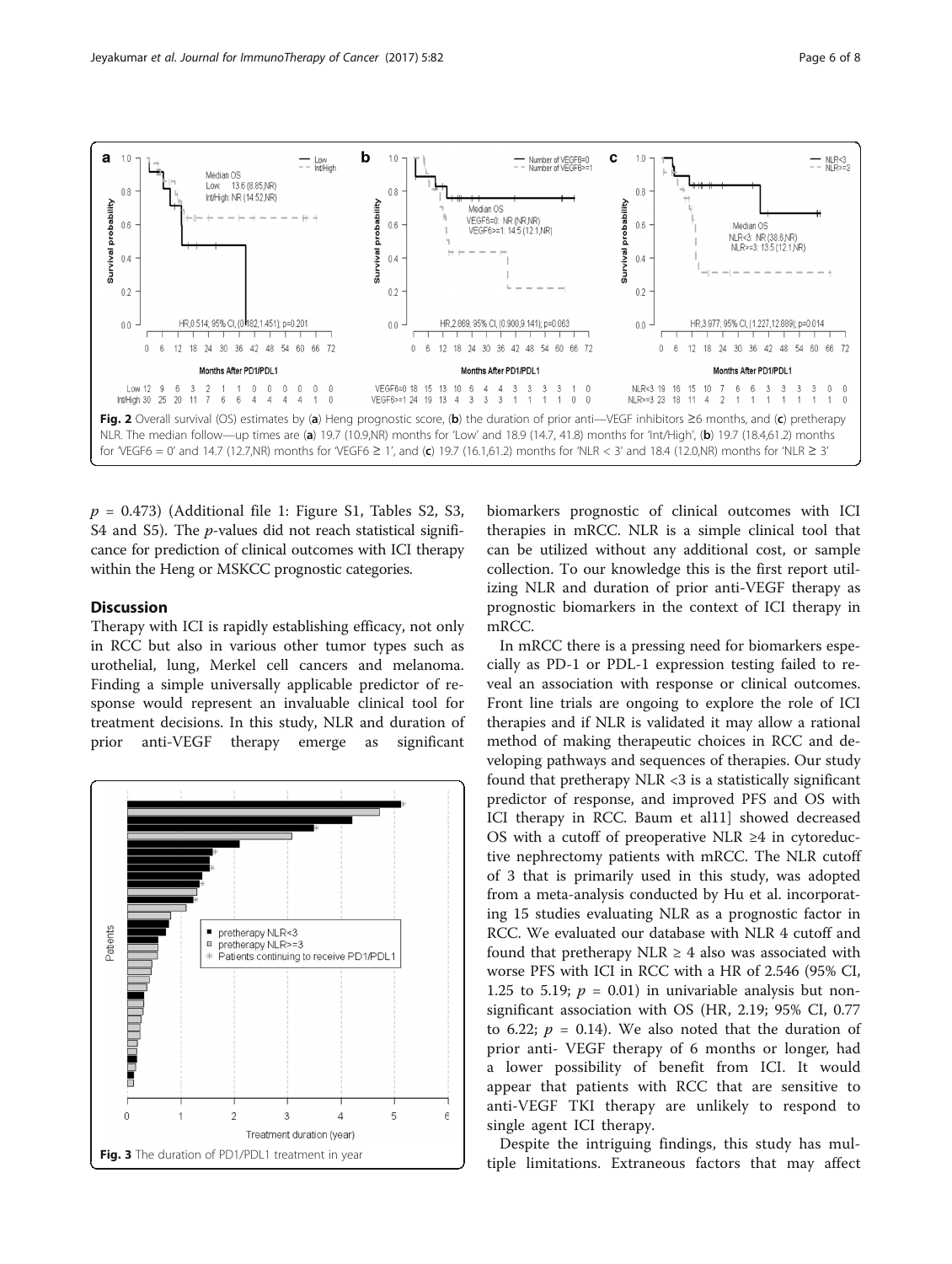<span id="page-6-0"></span>NLR such as steroid therapy have to be taken into consideration. The small sample size, retrospective nature of the study, the assumptions of all ICI having similar potential of efficacy in mRCC and lack of centralized review of scans for response and progression represent the main ones. However 52% of the patients were treated on clinical trials with uniform criteria to assess progression and toxicity and this may overcome the latter limitation, as well as those treated off clinical trial were evaluated by the same physician and scans were done at least every 12 weeks. In addition, the single institution nature of the trial also avoids the heterogeneity in patient assessment and treatment patterns.

The hypotheses generated by this study are worthy of further investigations given the large magnitude of differences and statistical significance findings in a multivariable analysis setting. The current paucity of predictive biomarker availability for therapeutic decision making and the recent growth in therapeutic choices in mRCC further underline the importance of exploring these clinical criteria. Optimizing currently available therapeutic options in mRCC is a dire need to streamline cost, and optimize risk benefit ratio in the management of mRCC patients. Further validation of this observation is required in a larger sample size with multi-institutional collaboration, which will occur in the future.

Despite the limitations a few observations are noteworthy from the current study. A higher NLR is associated with worse prognosis in the setting of ICI therapy, which is consistent with other studies in the literature describing the impact of NLR on clinical outcomes in the setting of sunitinib therapy [\[13, 14\]](#page-7-0).

Due to the retrospective nature of the study no tumor tissue or peripheral blood samples were available. However future prospective testing will need to incorporate a variety of immunologic predictive biomarkers such as serum lactate dehydrogenase and C reactive protein and tumor PDL-1 status, mutation load, T cell subsets and changes in and presence of tumor infiltrating lymphocytes [[15\]](#page-7-0). However, preliminary clinical correlation indicates a lack of predictive capacity for immune markers in mRCC. In the Checkmate 025 study [\[1](#page-7-0)], however PDL-1 status did not correlate with clinical outcomes in RCC patients treated with nivolumab.

Our study results indicate that using NLR and prior VEGF therapy duration would potentially enable us to select patients who are more likely to benefit from ICI therapy in the second line setting. As therapeutic arsenal continues to expand and more therapies are approved in RCC, the sequencing of these therapies will continue to present a critical challenge. Future investigations with a larger sample size and with a control arm are warranted to validate the predictive capacity of the above biomarkers.

## **Conclusions**

In conclusion, utilization of universally available and easily applicable biomarkers such as NLR and duration of prior anti-VEGF therapy, would allow us to rationally determine appropriate therapeutic sequence and optimize outcomes and cost of therapy in mRCC.

## Additional files

[Additional file 1: Table S1.](dx.doi.org/10.1186/s40425-017-0287-5) Univariable logistic and Cox regression analyses for RR, PFS, and OS. Table S2. Univariable and multivariable logistic and Cox regression analyses of risk factors associated with RR, PFS, and OS. Note 'Pretherapy NLR' is grouped by its median of 3.2. Table S3. Univariable and multivariable logistic and Cox regression analyses of risk factors associated with RR, PFS, and OS. Note 'Pretherapy NLR' is considered as a continuous variable. Table S4. Univariable and multivariable Cox regression analyses of risk factors associated with PFS. Note that two variables 'Duration of prior anti-VEGF Therapies' and 'Pretherapy NLR (with the cutoff value of 3)' are combined. Table S5. Univariable and multivariable Cox regression analyses of risk factors associated with PFS. Note that two variables 'Duration of prior anti-VEGF Therapies' and 'Pretherapy NLR (with the cutoff value of 3.2 [median])' are combined. Figure S1. The boxplot of pretherapy NLR by the duration of prior anti-VEGF therapies. The p-value is calculated using the Kruskal. (DOCX 38 kb)

#### Abbreviations

ICI: Immune Checkpoint Inhibitors; KCI: Karmanos Cancer Institute; mRCC: Metastatic Renal Cell Carcinoma; OS: Overall Survival; PFS: Progression Free Survival; RR: Response Rate

#### Funding

None.

#### Availability of data and materials

The data that support the findings of this study are available from Karmanos Cancer Institute but restrictions apply to the availability of these data, which were used under license for the current study, and so are not publicly available. Data are however available from the authors upon reasonable request and with permission of Karmanos Cancer Institute. Found in EXCEL format at Wayne State Institute.

#### Authors' contributions

GJ - first author, primarily responsible for data collection and contributed to writing to manuscript. SK – Biostatistician, data analysis and manuscript writing. NB – Data collection and manuscript writing. CL – Pharmacologist who identified patients treated with ICI. CS, SS, BD –Study coordinators that provided assistance with data collection. EH and JF – provided patients for study and contributed to manuscript. UV – Study PI, Provided majority of patients on study, data collection contributed to manuscript and Corresponding author. All authors have reviewed and approved the final version of the manuscript.

#### Ethics approval and consent to participate

Ethics approval was waived due to retrospective nature of chart review. Protocol was approved by Wayne State University IRB #050516M1E. Waiver of consent and HIPPA granted by IRB.

#### Consent for publication

Not Applicable.

#### Competing interests

The authors declare that they have no competing interests.

#### Publisher's Note

Springer Nature remains neutral with regard to jurisdictional claims in published maps and institutional affiliations.